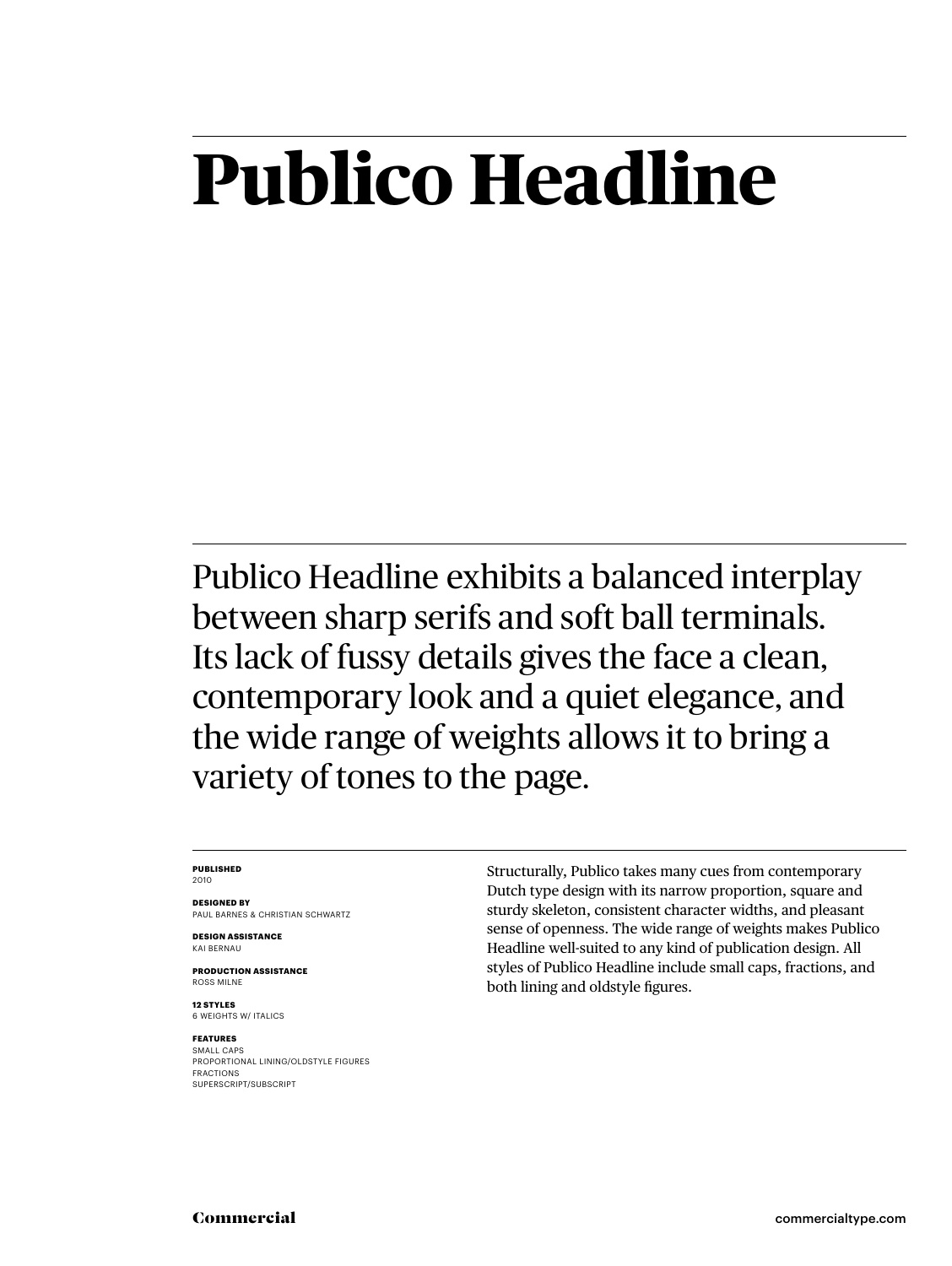Publico Headline Light *Publico Headline Light Italic* Publico Headline Roman *Publico Headline Italic* Publico Headline Medium *Publico Headline Medium Italic* **Publico Headline Bold** *Publico Headline Bold Italic* **Publico Headline Extrabold** *Publico Headline Extrabold Italic* Publico Headline Black *Publico Headline Black Italic*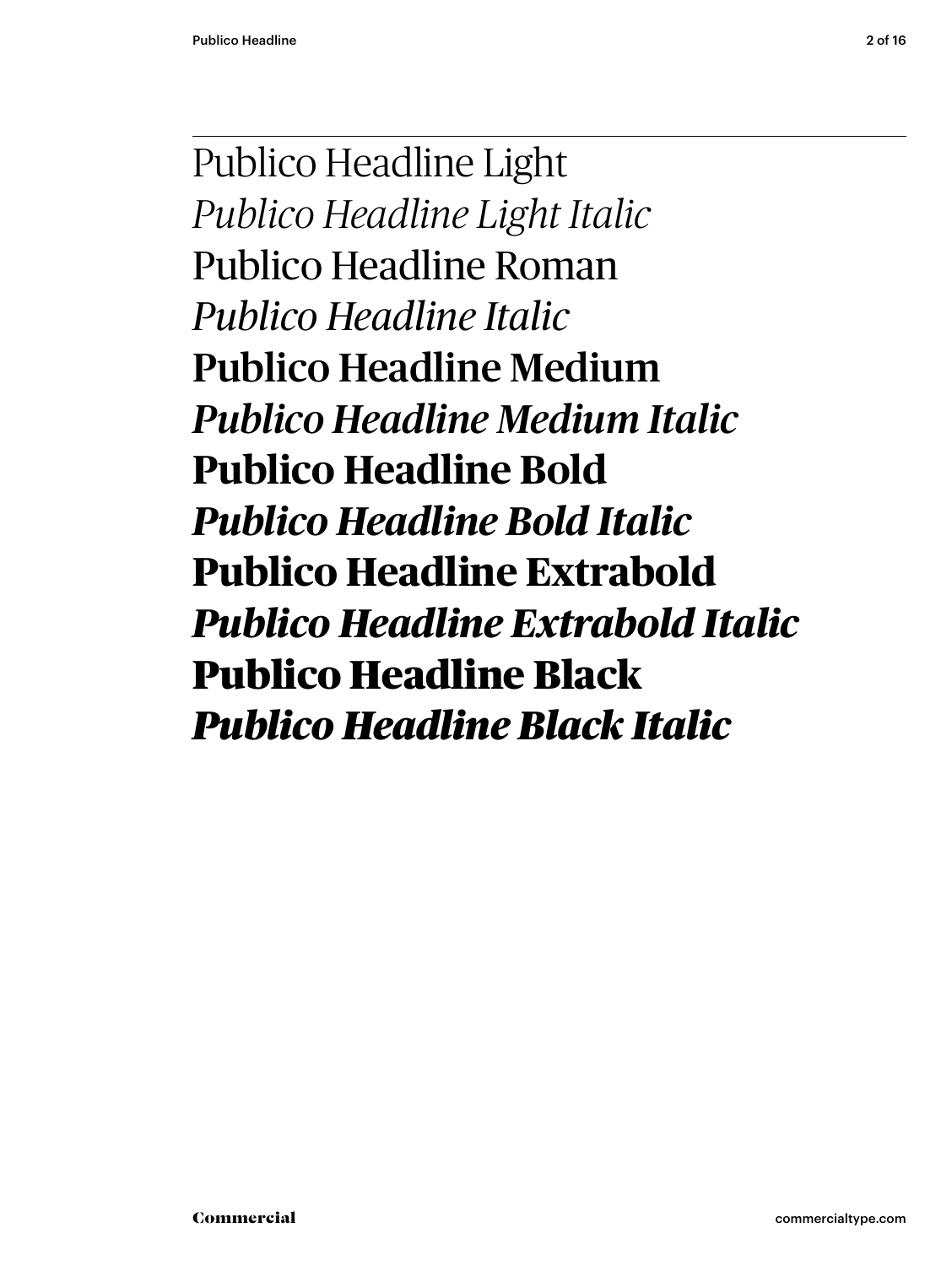## CENTIMÈTRE Henceforward PUBLICO HEADLINE LIGHT, 70 PT

## *OBERFLÄCHE Heartwarming* PUBLICO HEADLINE LIGHT ITALIC, 70 PT [ALTERNATE F

## MATSUYAMA Astrobiologist PUBLICO HEADLINE ROMAN, 70 PT *STRÁVENÝCH Overbevisende*

PUBLICO HEADLINE ITALIC, 70 PT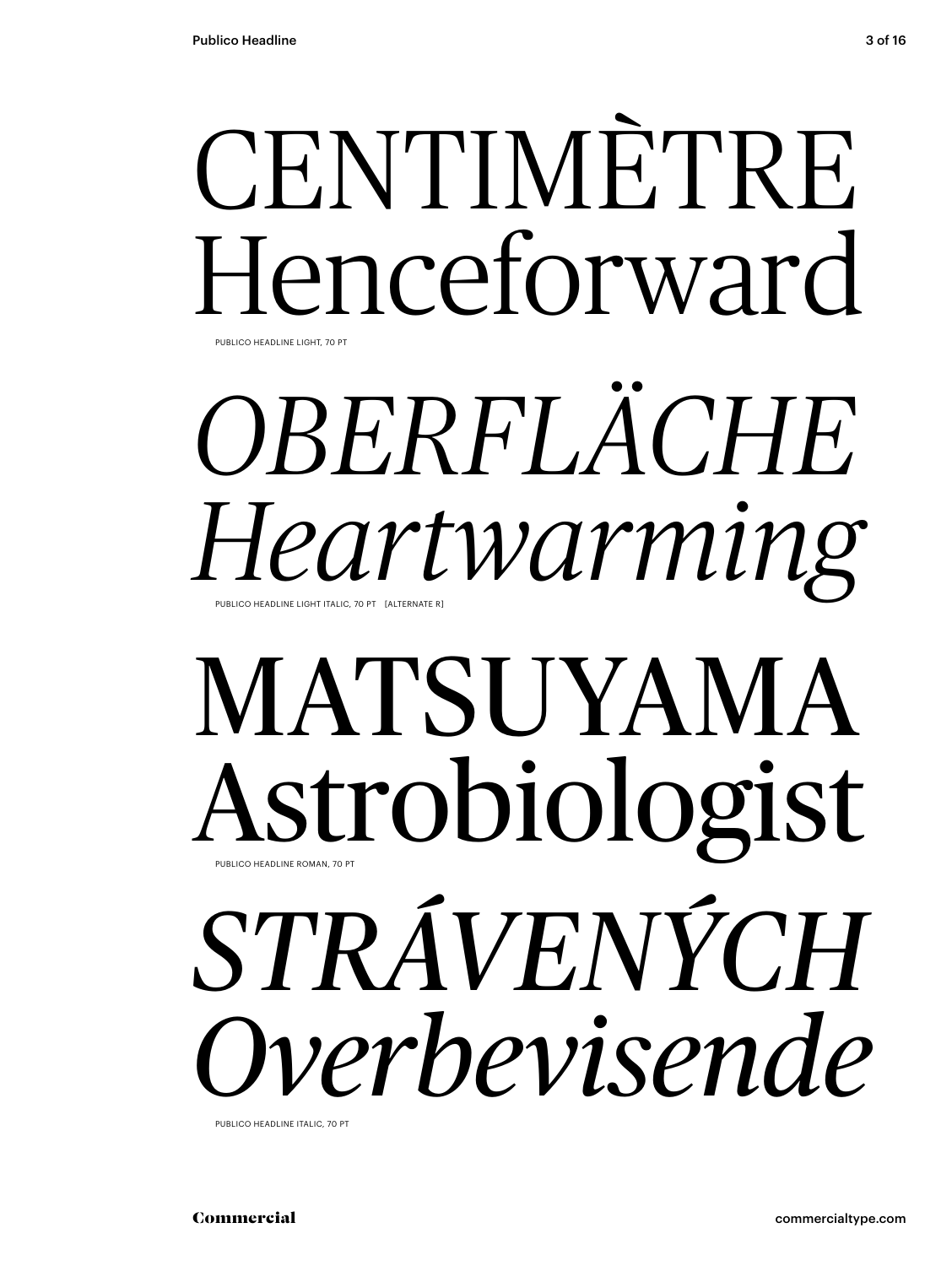## SPECTACLES ninistrate PUBLICO HEADLINE MEDIUM, 70 PT

# *OVERHEARD Presentations*

PUBLICO HEADLINE MEDIUM ITALIC, 70 PT

# **JØRPELAND** Ydsuco HEADLINE BOLD, 70 PT [ALTERNATE J]

# *DEPOSITION Estructurada*

PUBLICO HEADLINE BOLD ITALIC, 70 PT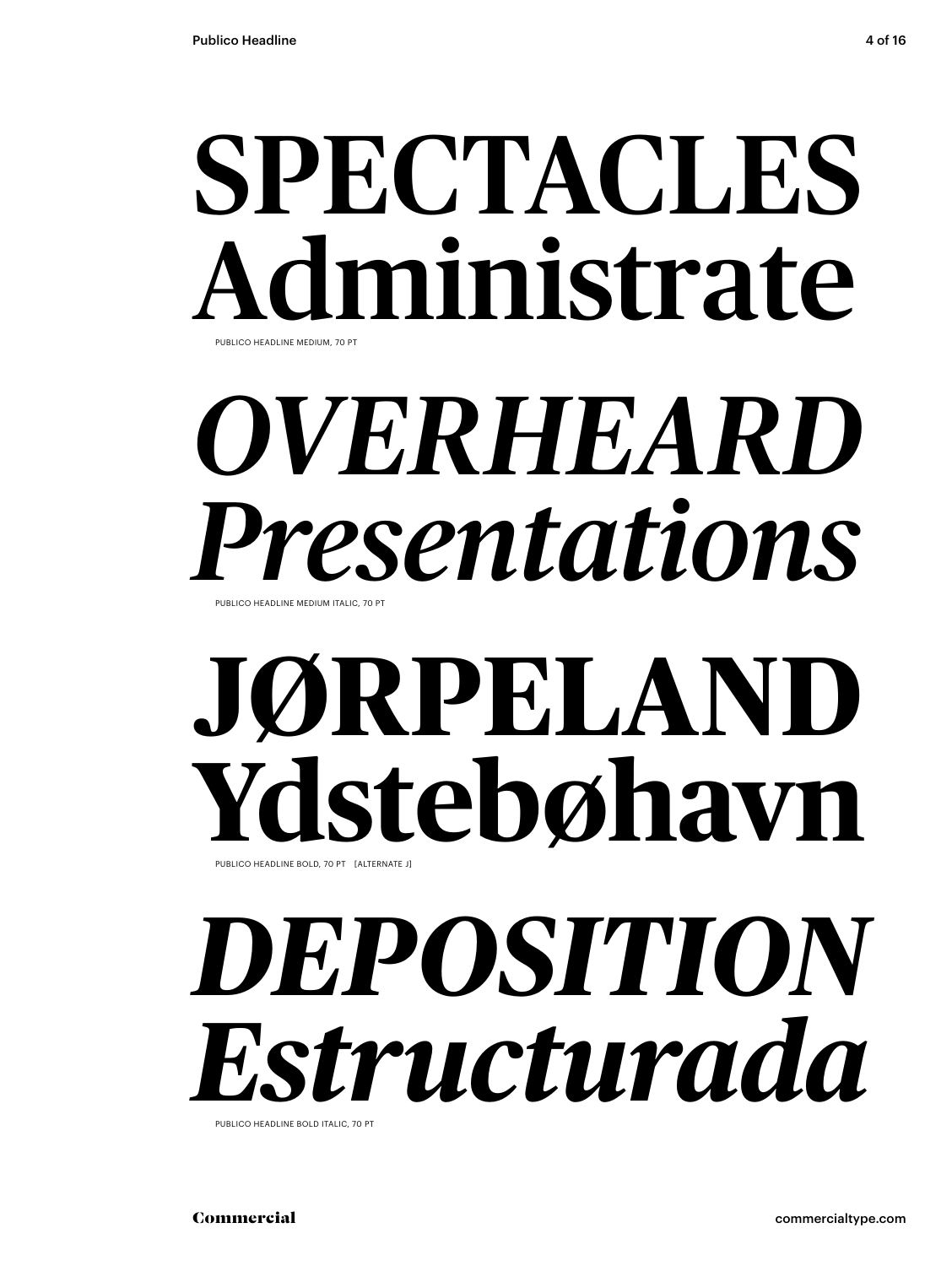## **GENERATED Management** PUBLICO HEADLINE EXTRABOLD, 70 PT

## *TRANSITION Kantárszárat* PUBLICO HEADLINE EXTRABOLD ITALIC, 70 PT [ALTERNATE R]

## CONTRASTS Fearlessness PUBLICO HEADLINE BLACK, 70 PT

*SALVATIONS Ideologically* PUBLICO HEADLINE BLACK ITALIC, 70 PT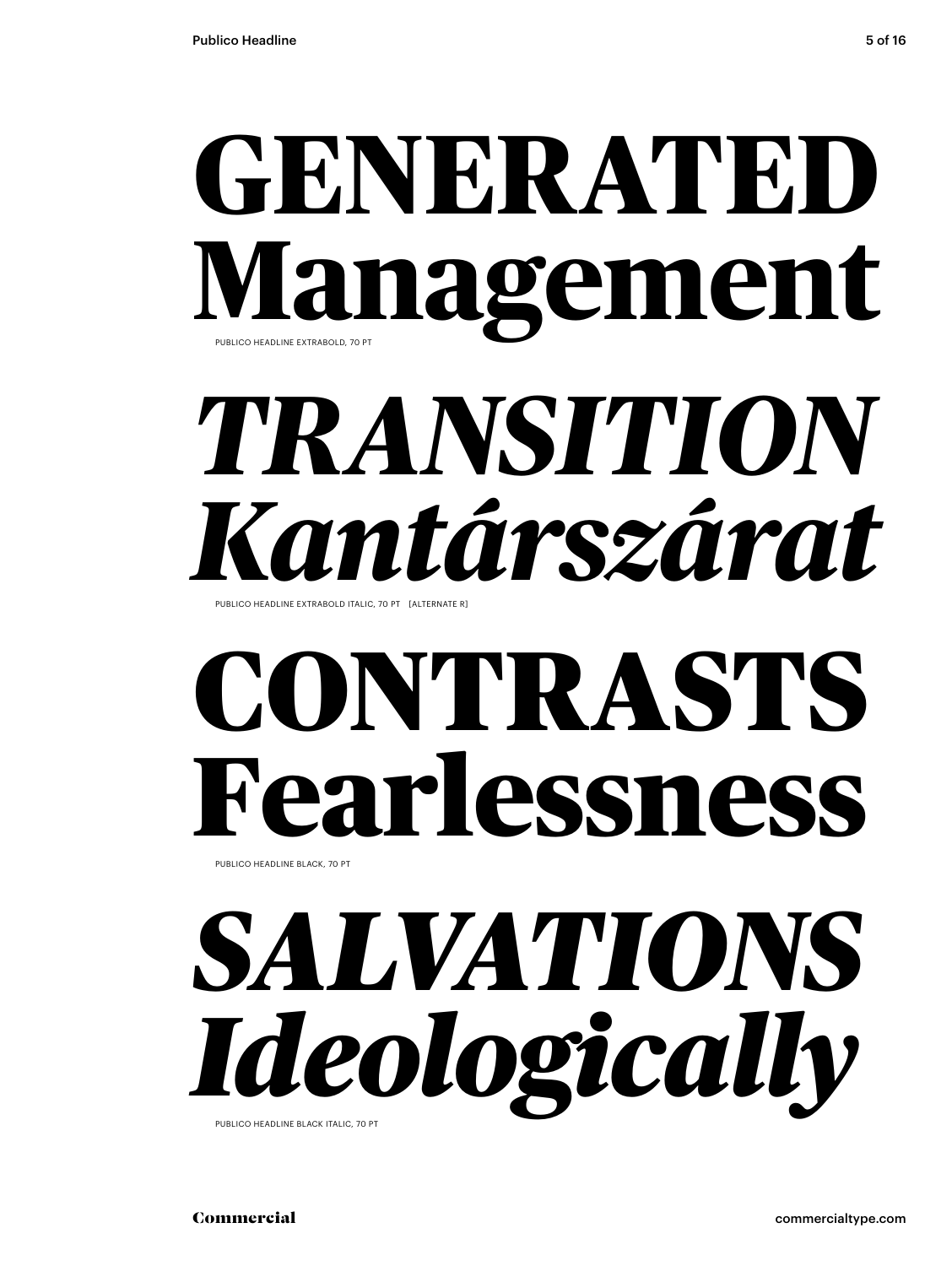SANTA MARIA DA FEIRA Gothic revivalist architect

### *SÃO BRÁS DE ALPORTEL Amadora, Agualva-Cacém* PUBLICO HEADLINE LIGHT ITALIC, 40 PT [ALTERNATE R]

CLAYTON HEATHCOCK The Komnenian dynasty

UBLICO HEADLINE ROMAN, 40

PUBLICO HEADLINE LIGHT, 40 PT

### *CSÖKMŐ, HOSSZÚPÁLYI Structural Expressionism*

**IBLICO HEADLINE ITALIC, 40 PT** 

### RANDSTAD, RIJNLAND Diversification of assets

**ILICO HEADLINE MEDIUM, 40 F** 

### *SÖDRA ÖSTERBOTTEN Notes inégales, nocturne*

PUBLICO HEADLINE MEDIUM ITALIC, 40 PT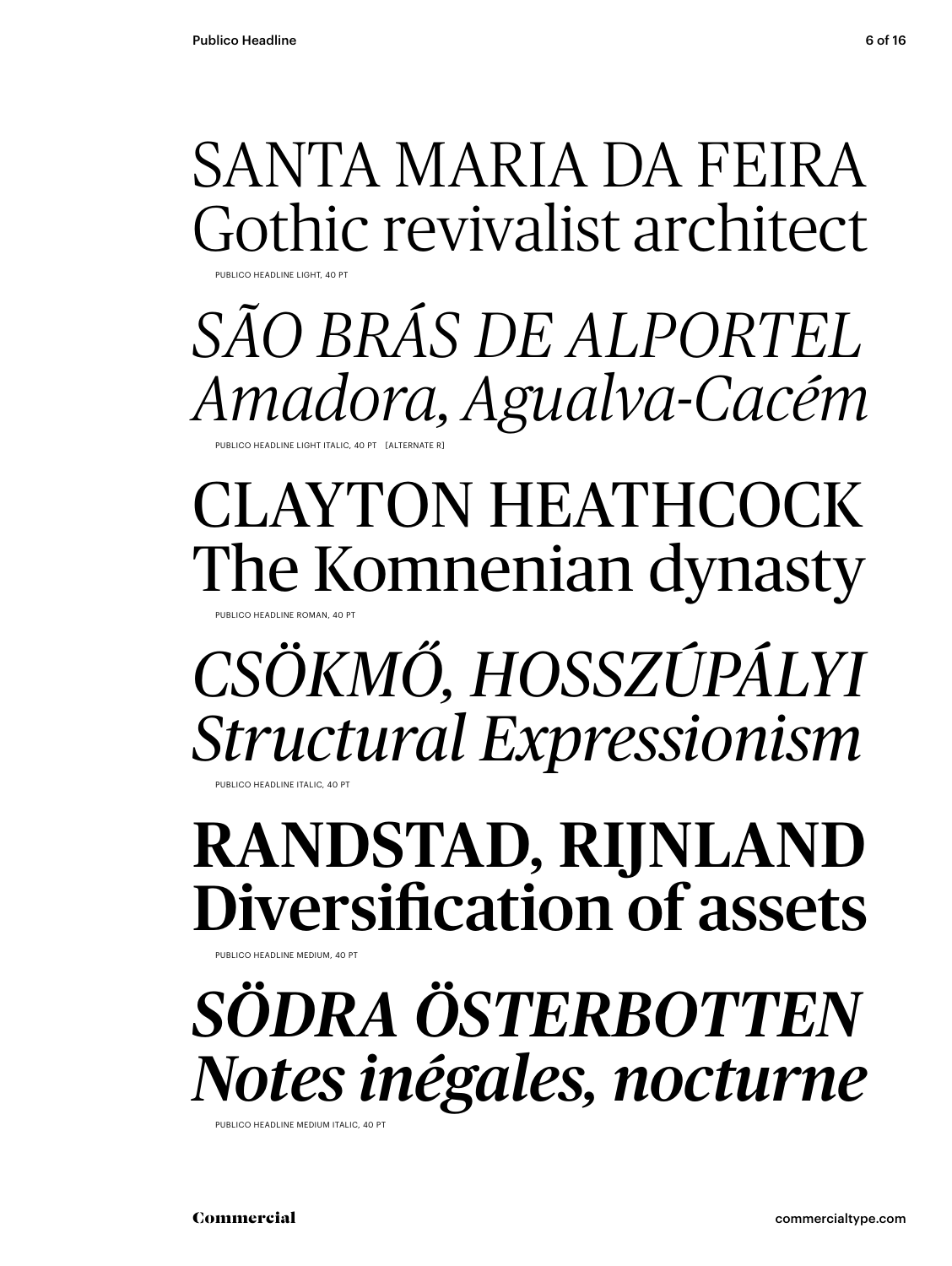### **MIÈGJORN-PIRENÈUS Sumerian architecture**

PUBLICO HEADLINE BOLD, 40 PT [ALTERNATE J]

### *ALPHABETICAL LISTS Hizkuntz deskribapena*

PUBLICO HEADLINE BOLD ITALIC, 40 PT

### **CITY OF BRANTFORD Borgarfjarðarhreppur** PUBLICO HEADLINE EXTRABOLD, 40 PT [ALTERNATE

### *NORD-PAS-DE-CALAIS Metropolitan Toulouse*

PUBLICO HEADLINE EXTRABOLD ITALIC, 40 PT

### PAÇOS DE FERREIRA São João da Pesqueira PUBLICO HEADLINE BLACK, 40 PT

### *REGIÃO DO ALGARVE County of Lac La Biche*

PUBLICO HEADLINE BLACK ITALIC, 40 PT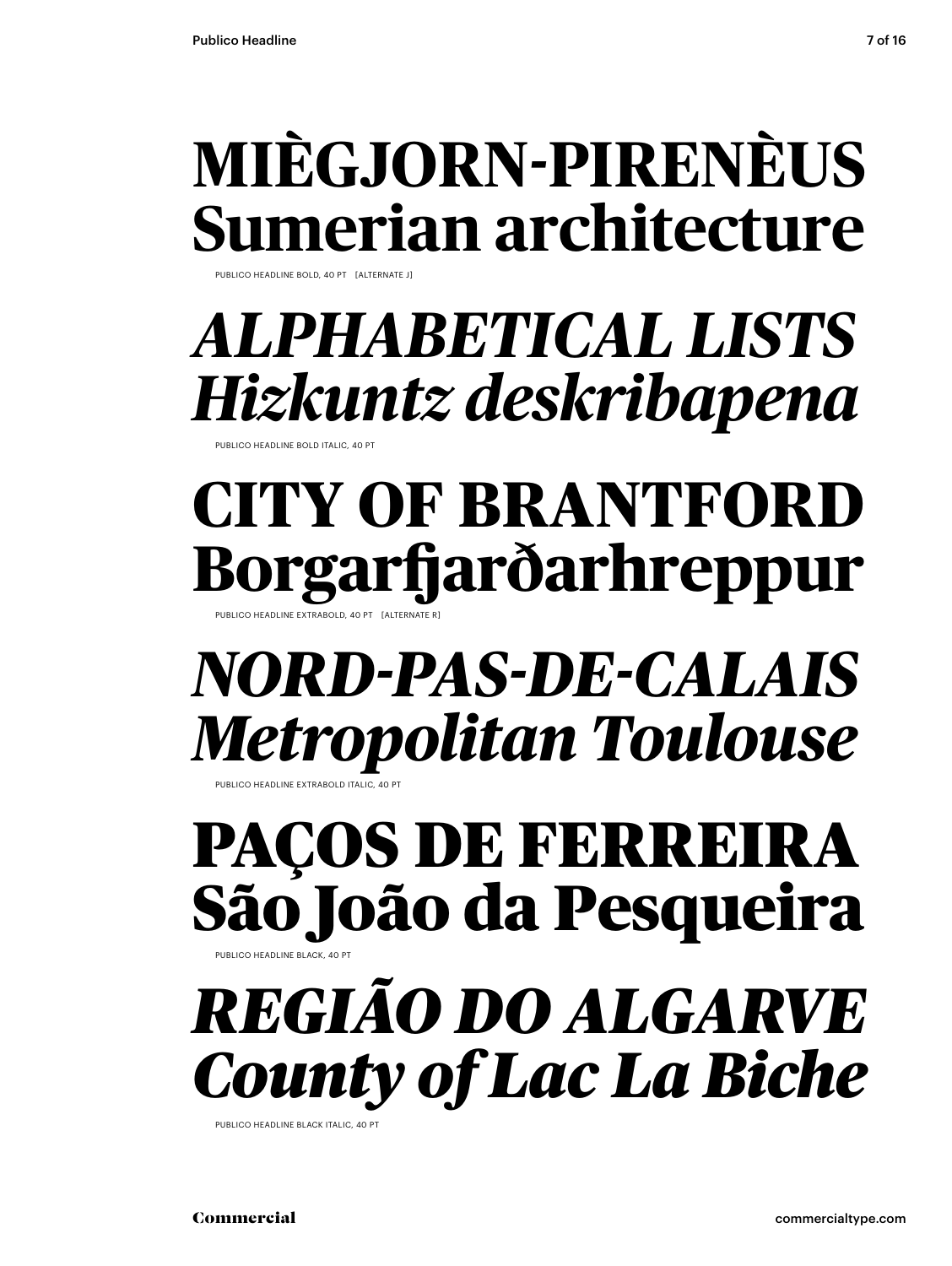West-Friesland is een regio in het noorden STEENWIJKSMOER, ELDIJK, DALERPEEL *O concelho de Lisboa tem 83,81 km² de área*

PUBLICO HEADLINE LIGHT, LIGHT ITALIC, 24 PT [ALTERNATE J]

The NTA membership rose by 8% in 2001 *GROWTH OF OVER 29.15% ON AVERAGE Por ejemplo, antes de recorrer sus patios y*

PUBLICO HEADLINE ROMAN, ITALIC, 24 PT

The population of the city was 1,156,781 SUBRAHMANYAN CHANDRASEKHAR *Rhododendron ferrugineum (Alpenrose)*

PUBLICO HEADLINE MEDIUM, MEDIUM ITALIC, 24 PT

**Five days of street festivals in October DIVIDIDO ADMINISTRATIVAMENTE** *From her late twenties onward she was* 

PUBLICO HEADLINE BOLD, BOLD ITALIC, 24 PT

**Lisboa tem 489 563 habitantes, 2008 HISTORICAL DISTRICT OF LONDON**  *Private and public primary education*

PUBLICO HEADLINE EXTRABOLD, EXTRABOLD ITALIC, 24 PT

Il Cervino è una montagna delle Alpi SCHWEINFURT, PASSAU, BAMBERG *Miasto zajmuje powierzchnię 92,1 km²*

PUBLICO HEADLINE BLACK, BLACK ITALIC, 24 PT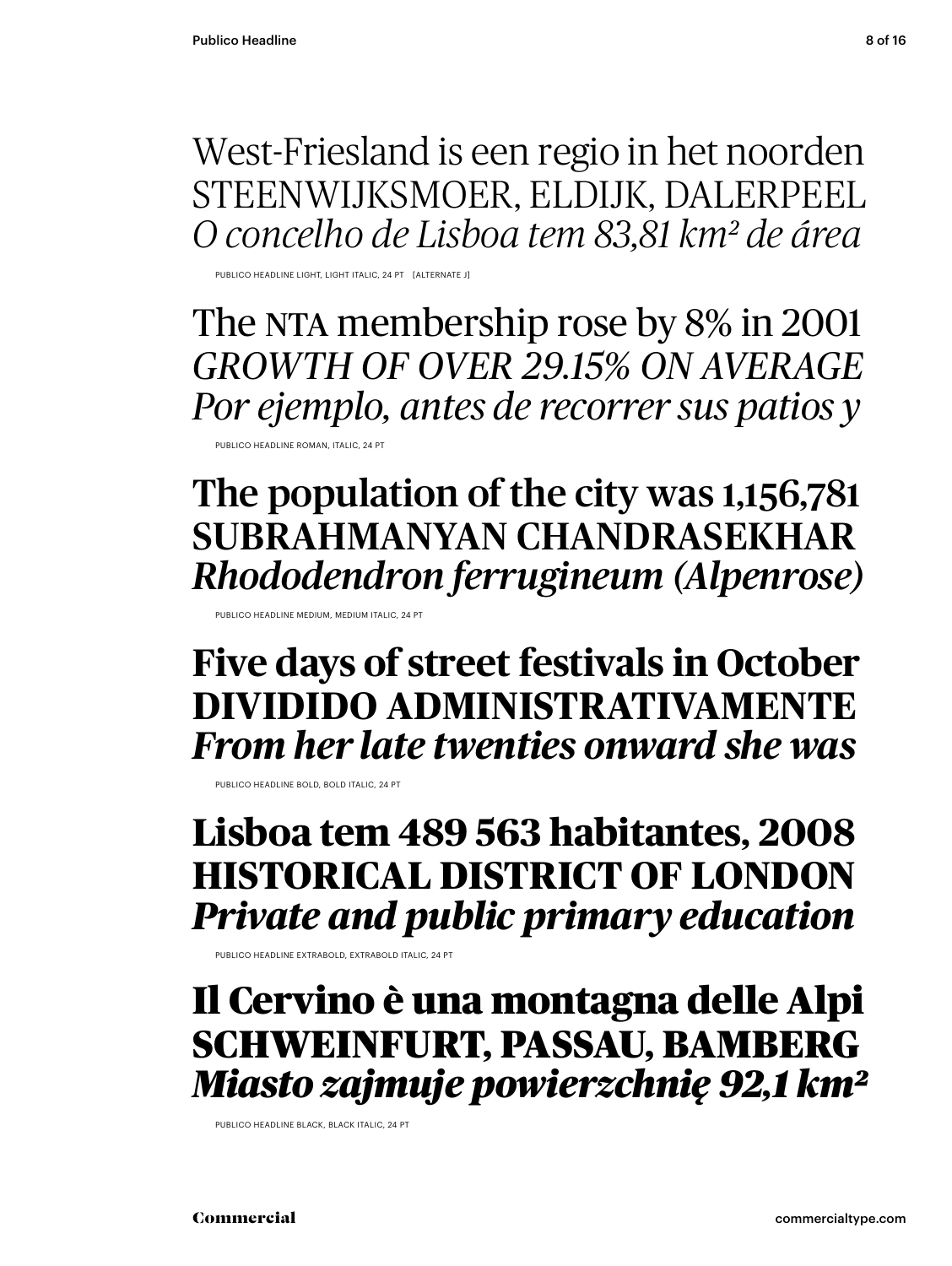SZABOLCS-SZATMÁR-BEREG, GYŐR-MOSON-SOPRON Anacrusis is a note or notes that precede the first full bar Kelvin Grove was established as a neighbourhood in 60s

PUBLICO HEADLINE LIGHT, 18 PT

*FROM JULY 1916, JOHN'S NEWSPAPER ARTICLES WERE A wide range of presentations at the 2005 ABPI conference In 1998 the neighbourhood had a population of 2,456,298*

PUBLICO HEADLINE LIGHT ITALIC, 18 PT

BORGARBYGGÐ, SVEITARFÉLAGIÐ SKAGAFJÖRÐUR Portus Cale was the name of an ancient town and port Australian Western Standard Time (AWST) in the 1890s

PUBLICO HEADLINE ROMAN, 18 PT

*THE POPULATION OF THE CITY PROPER WAS 423,715 Duchamp's early art works align with Post-Impressionist Első felindulásában maga vette át a zászlóalj vezényletét*

PUBLICO HEADLINE ITALIC, 18 PT

### THE RECONQUEST OF THE WESTERN PROVINCES An exhibition of his work was held in Mexico in 1948 Dansk er et nord-germansk sprog af den østnordiske

PUBLICO HEADLINE MEDIUM, 18 PT

*COUNTIES FOR THE ADMINISTRATION OF JUSTICE In 2006 the neighbourhood had a population of 9,210 The Canal de Garonne connects Toulouse to Bordeaux*

PUBLICO HEADLINE MEDIUM ITALIC, 18 PT [ALTERNATE J]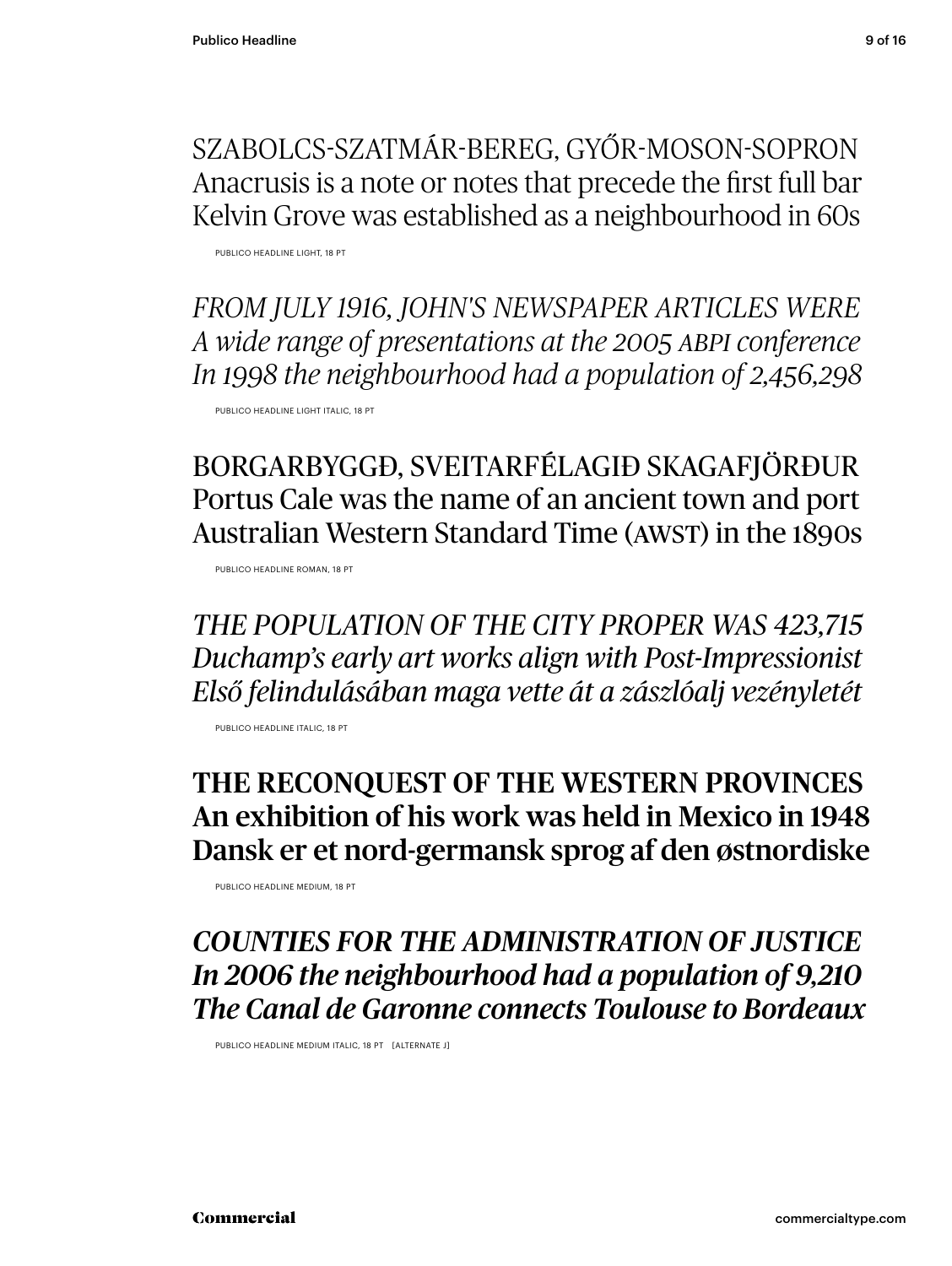### **THE EARLY INFLUENCES OF JORN AND DEBORD Union Internationale des Associations d'Alpinisme Following the Norman conquest of Byzantine Italy**

PUBLICO HEADLINE BOLD, 18 PT [ALTERNATE J]

*IN 1894 THE BROTHERS MOVED TO MONTMARTE Jacques Villon, born Gaston Emile Duchamp in 1875 Homage to the French medieval poet François Villon*

PUBLICO HEADLINE BOLD ITALIC, 18 PT

### **SHE RECEIVED THE 1997 ROOKIE OF THE YEAR Mathematical models and abstractions of physics Educational reformer Johann Heinrich Pestalozzi**

PUBLICO HEADLINE EXTRABOLD, 18 PT

### *LYNGSEIDET, ÅRDALSTANGEN, KYRKSÆTERØRA History of the Ottomans and Fall of Constantinople To be increased to NOK 100 million (USD 17.5 millon)*

PUBLICO HEADLINE EXTRABOLD ITALIC, 18 PT

### COLLECTIVE AND COLLABORATIVE WORKING Internet Control Message Protocol (ICMP) in 1992 The APR for the company was above the national

PUBLICO HEADLINE BLACK, 18 PT [ALTERNATE R]

*KÖRÖSSZEGAPÁTI, MAGYARHOMOROG, SZEREP As of 2004, 18.5% of the residents were immigrants Debates concerning architectural theory and form* 

PUBLICO HEADLINE BLACK ITALIC, 18 PT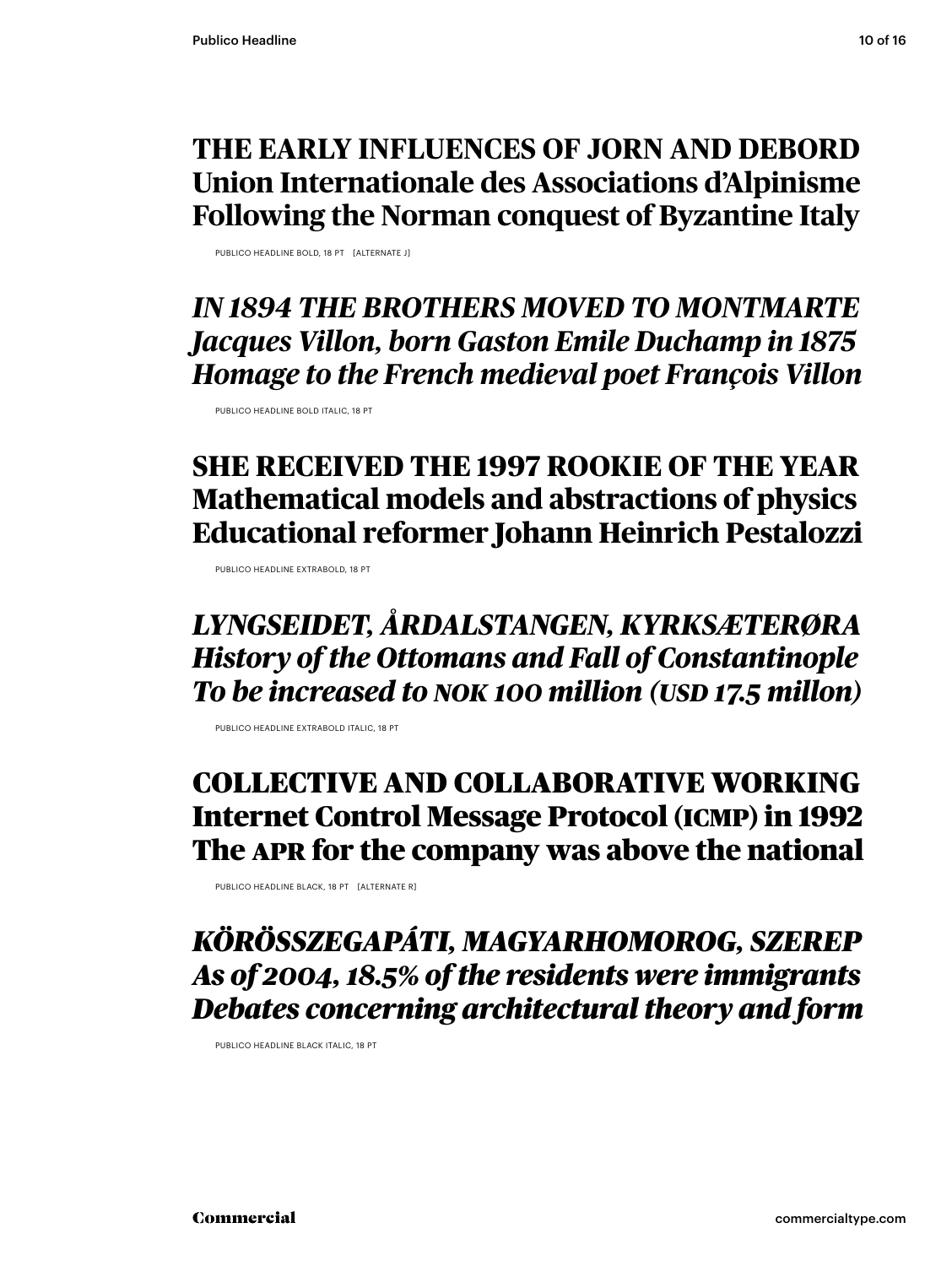### Ridicolosamente PUBLICO HEADLINE REGULAR, 60 PT PUBLICO HEADLINE LIGHT, 60 PT Geomorfológica Bibliographical PUBLICO HEADLINE BOLD, 60 PT PUBLICO HEADLINE MEDIUM, 60 PT **Mediterranean Photomontage** PUBLICO HEADLINE EXTRABOLD, 60 PT Wielkopolskie

PUBLICO HEADLINE BLACK, 60 PT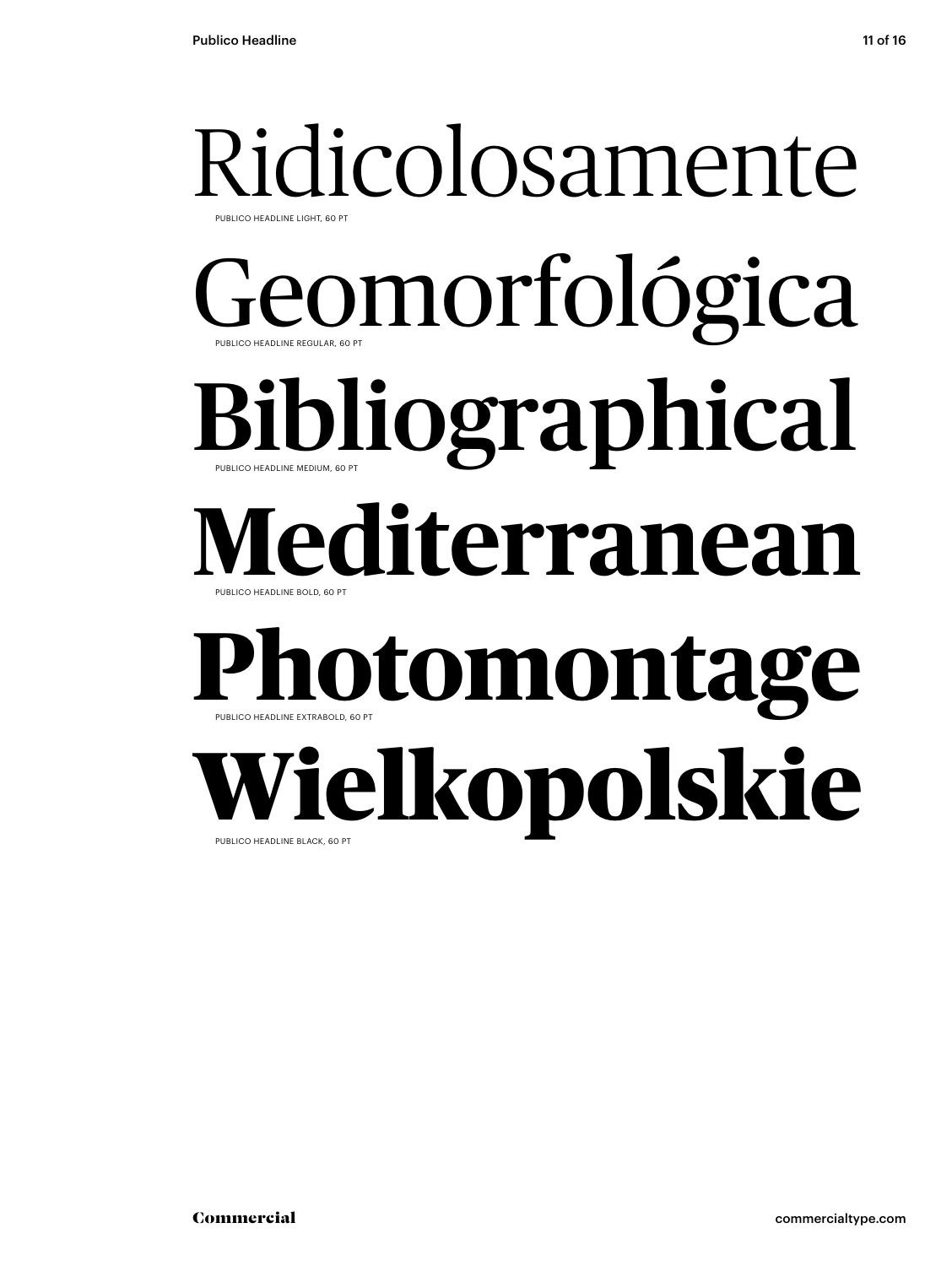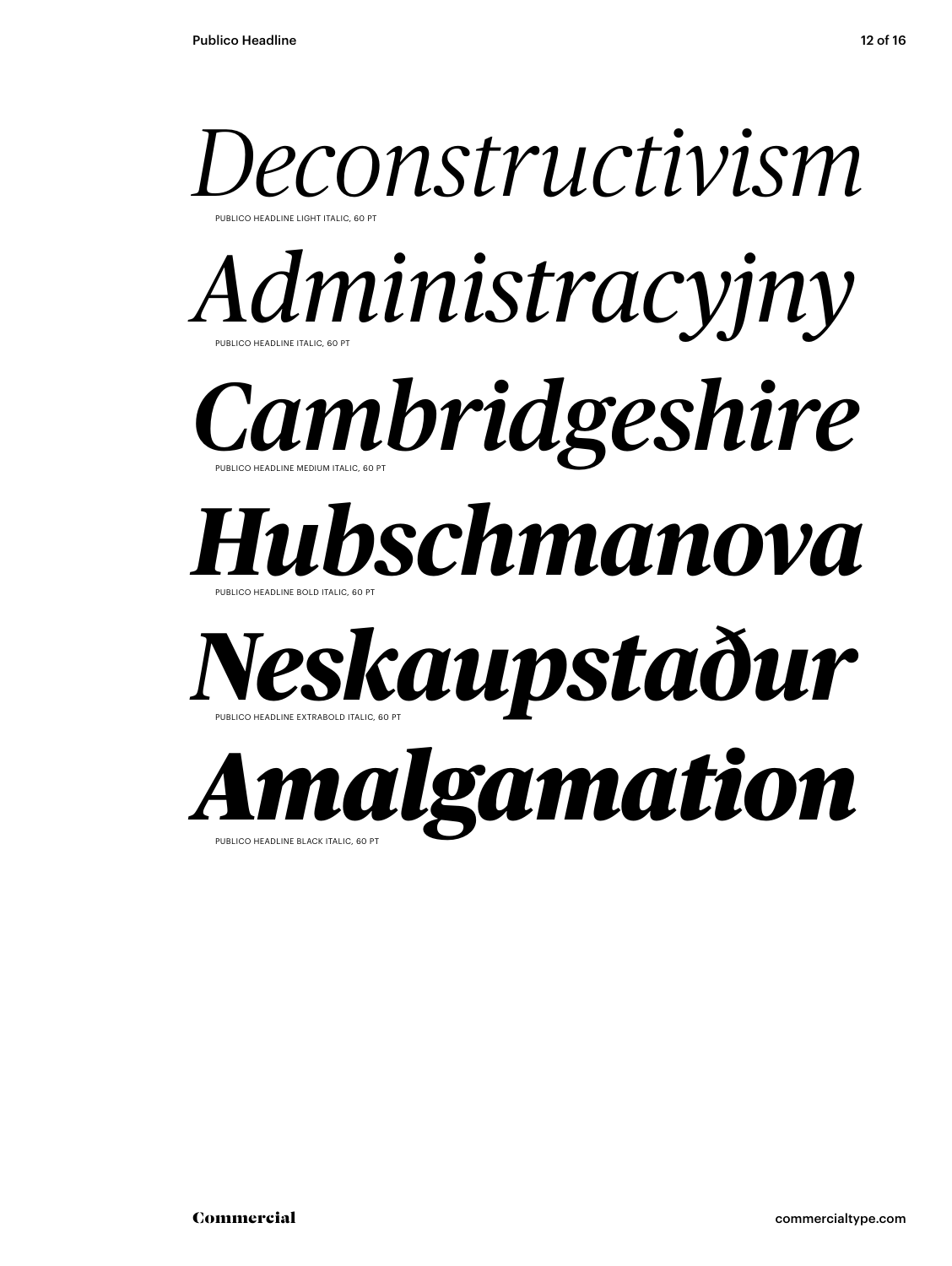| <b>UPPERCASE</b>                                               | ABCDEFGHIJKLMNOPQRSTUVWXYZ                                                                                                         |
|----------------------------------------------------------------|------------------------------------------------------------------------------------------------------------------------------------|
| LOWERCASE                                                      | abcdefghijklmnopqrstuvwxyz                                                                                                         |
| SMALL CAPITAL                                                  | ABCDEFGHIJKLMNOPQRSTUVWXYZ                                                                                                         |
| STANDARD PUNCTUATION                                           | $[!i \cdot 2 \cdot 1;  - -()[] \} /   \setminus \& @$ "", , , w $\circ \S$ $\P$ † $\ddagger \circ \circ \circ \circ \circ \bullet$ |
| UPPERCASE PUNCTUATION                                          | $i!\&3$ ---()[]{}/ \@ <> \cdots                                                                                                    |
| SMALL CAP PUNCTUATION                                          | $1!i$ ? $8$ $\cdots$                                                                                                               |
| LIGATURES                                                      | fb fh fi fj fk fl ff ffb ffh ffi ffj ffk ffl                                                                                       |
| PROPORTIONAL LINING<br>default figures                         | $$EE\Pi234567890$ of $%$ % $a_0$ #°<+=-x :->'"                                                                                     |
| PROPORTIONAL OLDSTYLE                                          | $$EEY1234567890$ of $%%e^{+}$ = - $\times$ : $"$                                                                                   |
| PROPORTIONAL SMALL CAP                                         | \$£€¥1234567890¢f %‰                                                                                                               |
| PREBUILT FRACTIONS                                             | $\frac{1}{2}\frac{1}{3}\frac{2}{3}\frac{1}{4}\frac{3}{4}\frac{1}{8}\frac{8}{8}\frac{5}{8}\frac{7}{8}$                              |
| NUMERATORS, DENOMINATORS<br><b>SUPERSCRIPT &amp; SUBSCRIPT</b> | $H^{0123456789}/_{0123456789}$ H <sup>0123456789+-</sup> H <sub>0123456789+-</sub>                                                 |
| STYLISTIC ALTERNATES                                           | JJ RR ® ĴĴ ŔŘŖŔŘŖ                                                                                                                  |
| <b>ACCENTED UPPERCASE</b>                                      | ÁÂÀÄÅÃĂĀĄÅÆÆÇĆĆČĈÒĐÉÊÈËËĖĒĘĞĜĢĠ<br>ĦĤÍÎÌĬĬĪĮĨĬĴĶŁĹĽĻĿÑŃŃŇŅŊÓÓÔŎŎŐŎØØŒŔŘ<br>ŖŠŚŚŞŜŞÞŤŢŦŨÛÙŬŬŰŨŲŮŨŴŴŴŴŶŶŸŽŹŻ                         |
|                                                                | áâàäåãăāąåææçććčĉċďđðéêèëěēęğĝģġħĥ<br>ıíîìïiījīĭijkłĺľḷŀñńńňņ 'nŋóóôòöõőōøøœŕřŗß<br>šśśşŝşþťṭŧúûùüŭűūųůũẃŵẁẅýŷỳÿžźż                |
| ACCENTED SMALL CAPITALS                                        | ÁÂÀÄÅÃĂĀĄÅÆÆÇĆĆČĈÒĐÉÊÈËĔĖĒĘĞĜĢĠĦĤ<br>ÍÎÌÏİİJĨĬĴĶŁĹĽĻĿÑŃŃŇŅŊÓÓÔÖŐŐŐØØŒŔŘŖ<br>ŠŚŚŞŜŞÞŤŢŦÚÛÙÜŬŰŪŲŮŨŴŴŴŴÝŶŶŸŽŹŻ                        |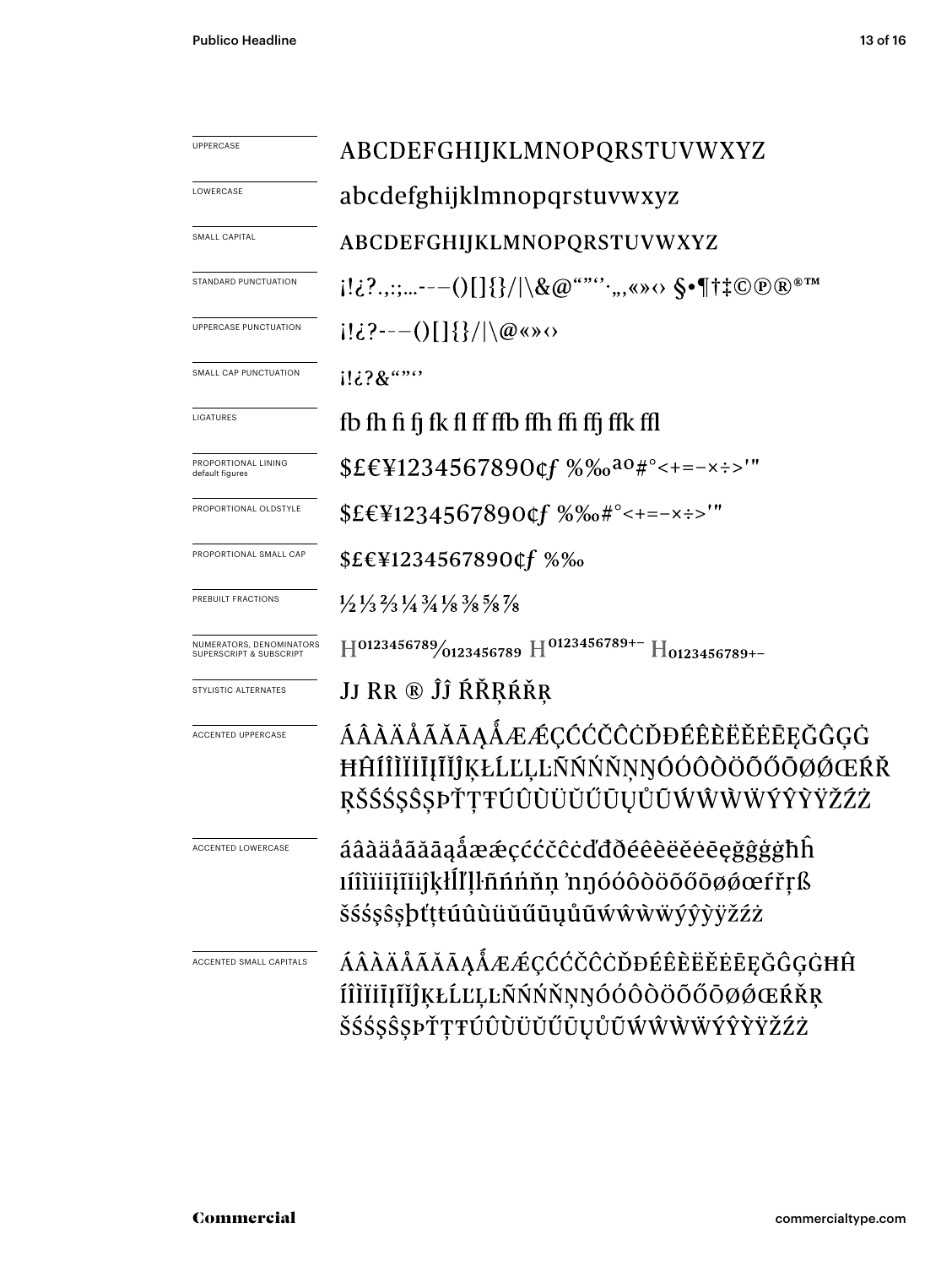| UPPERCASE                                           | ABCDEFGHIJKLMNOPQRSTUVWXYZ                                                                                                    |
|-----------------------------------------------------|-------------------------------------------------------------------------------------------------------------------------------|
| LOWERCASE                                           | <i>abcdefghijklmnopqrstuvwxyz</i>                                                                                             |
| SMALL CAPITAL                                       | ABCDEFGHIJKLMNOPQRSTUVWXYZ                                                                                                    |
| STANDARD PUNCTUATION                                |                                                                                                                               |
| UPPERCASE PUNCTUATION                               | $i! \in ?--()[]$ {}/ \@«»                                                                                                     |
| SMALL CAP PUNCTUATION                               | i!¿?&""''                                                                                                                     |
| LIGATURES                                           | fb fh fi fi fk fl ff ffb ffh ffi ffj ffk ffl                                                                                  |
| PROPORTIONAL LINING<br>default figures              | $$EEY1234567890$ of $%%a0*^{\circ}<+=-x:-$                                                                                    |
| PROPORTIONAL OLDSTYLE                               | $$EEY1234567890$ of $%6e^{4^{\circ}z}=-x:-''$                                                                                 |
| PROPORTIONAL SMALL CAP                              | \$£€¥1234567890¢f %‰                                                                                                          |
| PREBUILT FRACTIONS                                  | $\frac{1}{2}$ $\frac{1}{3}$ $\frac{2}{3}$ $\frac{1}{4}$ $\frac{3}{4}$ $\frac{1}{8}$ $\frac{3}{8}$ $\frac{5}{8}$ $\frac{7}{8}$ |
| NUMERATORS, DENOMINATORS<br>SUPERSCRIPT & SUBSCRIPT | $H^{0123456789}$ 0123456789 $H^{0123456789+-}$ H0123456789+-                                                                  |
| STYLISTIC ALTERNATES                                | JJ RR ® ĴĴ ŔŘŖŔŘŖ                                                                                                             |
| ACCENTED UPPERCASE                                  | ÁÂÀÄÅÃĂĀĀĄÅÆÆÇĆĆČĈĎĐÉÊÈËĔĖĒĘĞĜĢĠ<br>ĦĤÍÎÌĬĬĪĬĬĴĶŁĹĽĻĿÑŃŃŇŅŊÓÓÔŎŎŐŐØØŒŔŘŖ<br>ŠŚŚ\$\$\$\$PŤŢŦÚÛÙÜŬŰŨŲŮŨŴŴŴŴŶŶŶŸŽŹŻ              |
| ACCENTED LOWERCASE                                  | áâàäåãăāąåææçććčĉċďđðéêèëěēęğĝģġħĥ<br>tíîìïiījĩĭiĵķłĺľḷŀñńńňṇ 'nŋóóôòöõőōøøœŕřŗß<br><i>šśśş</i> ŝşþťṭŧúûùüŭűūųůũẃŵŵẅýŷỳÿžźż   |
| ACCENTED SMALL CAPITALS                             | ÁÂÀÄÅÃĂĀĄÅÆÆÇĆĆČĈÒĐÉÊÈËĔĔĒĘĞĜĢĠĦĤ<br>ÍÎÌÏİĪJĨĬĴĶŁĹĽĻĿÑŃŃŇŅŊÓÓÔÒÖŐŐŌØŐŒŔŘŖ<br><i>ŠŚŚŞŜŞÞŤŢŦÚÛÙŬŬŰŪŲŮŨŴŴŴŴÝŶŶŸŽŹŻ</i>           |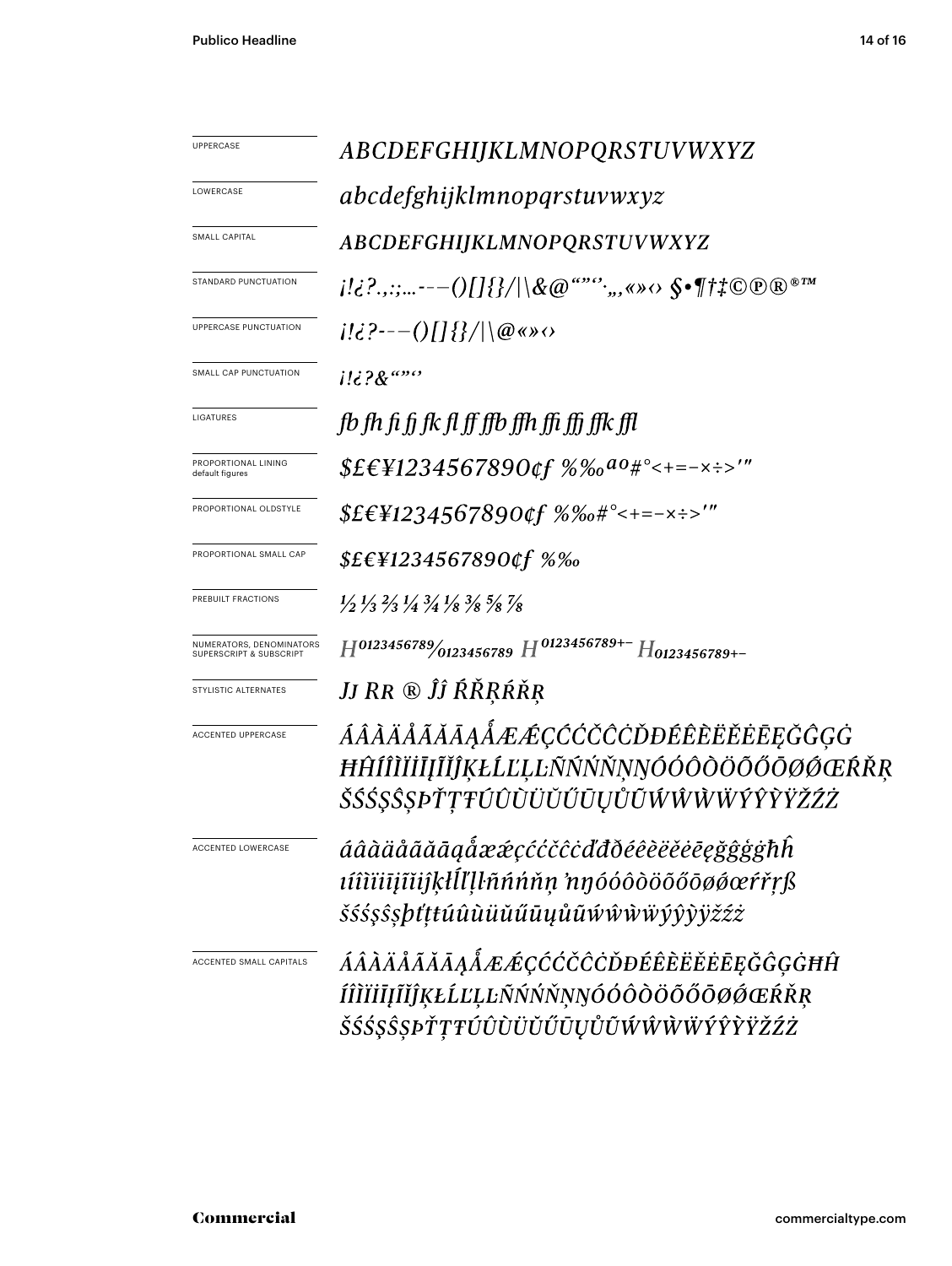**OPENTYPE FEATURES** FAMILY WIDE

PROPORTIONAL LINING<br>default figures Nearly 250,896,500 attended Nearly 250,896,500 attended FRACTIONS<br>ignores numeric date format  $21/03/10$  and  $21/18$  40/90  $21/03/10$  and  $21/18$   $40/90$ ALL CAPS *info@commercialtype? info@commercialtype info* SUPERSCRIPT/SUPERIOR  $X158 + y23 \times z18 - a4260$   $X^{158} + y^{23} \times z^{18} - a^{4260}$ SUBSCRIPT/INFERIOR  $X158 \div y23 \times z18 - a4260$   $X_{158} \div y_{23} \times z_{18} - a4260$ SMALL CAPS Mayo & 'Ketchup' for \$4.99? MAYO & 'KETCHUP' FOR \$4.99? ALL SMALL CAPS Mayo & 'Ketchup' for \$4.99? MAYO & 'KETCHUP' FOR \$4.99? PROPORTIONAL OLDSTYLE Nearly 250,896,500 attended Nearly 250,896,500 attended PROPORTIONAL SMALL CAPS Nearly 250,896,500 attended NEARLY 250,896,500 ATTENDED

**DEACTIVATED ACTIVATED** 

0123456789 0123456789 0123456789 0123456789 for making arbitrary fractions 0123456789 0123456789 0123456789 0123456789

ŹRÓDŁA możliwość ŚLADY ŻRÓDŁA możliwość ŚLADY LANGUAGE FEATURE ÎNSUȘI conștiință științing în INSUȘI conștiința științifice

**OPENTYPE FEATURES** ROMAN & ITALIC

NUMERATOR<br>for making arbitrary fractions

LANGUAGE FEATURE<br>Polski (Polish) kreska accen

LANGUAGE FEATURE

DENOMINATOR<br>for making arbitrary fractions

STYLISTIC SET 01<br>R and related

STYLISTIC SET 02<br>J and related

STYLISTIC SET 03

STYLISTIC ALTERNATES<br>Illustrator / Photoshop

### **DEACTIVATED ACTIVATED**

Replace, JAGUARS, Relevant<sup>®</sup> Replace, JAGUARS, Relevant® J and related RIJNLAND, JAGUAR, *FJORDS* RIJNLAND, JAGUAR, *FJORDS*  $\mathbb{R}^{\text{STVLISTIC SET 03}}$  Replace® the Replacements® Replace® the Replacements®

Replace the *Ranking* Rectified Replace the *Ranking* Rectified